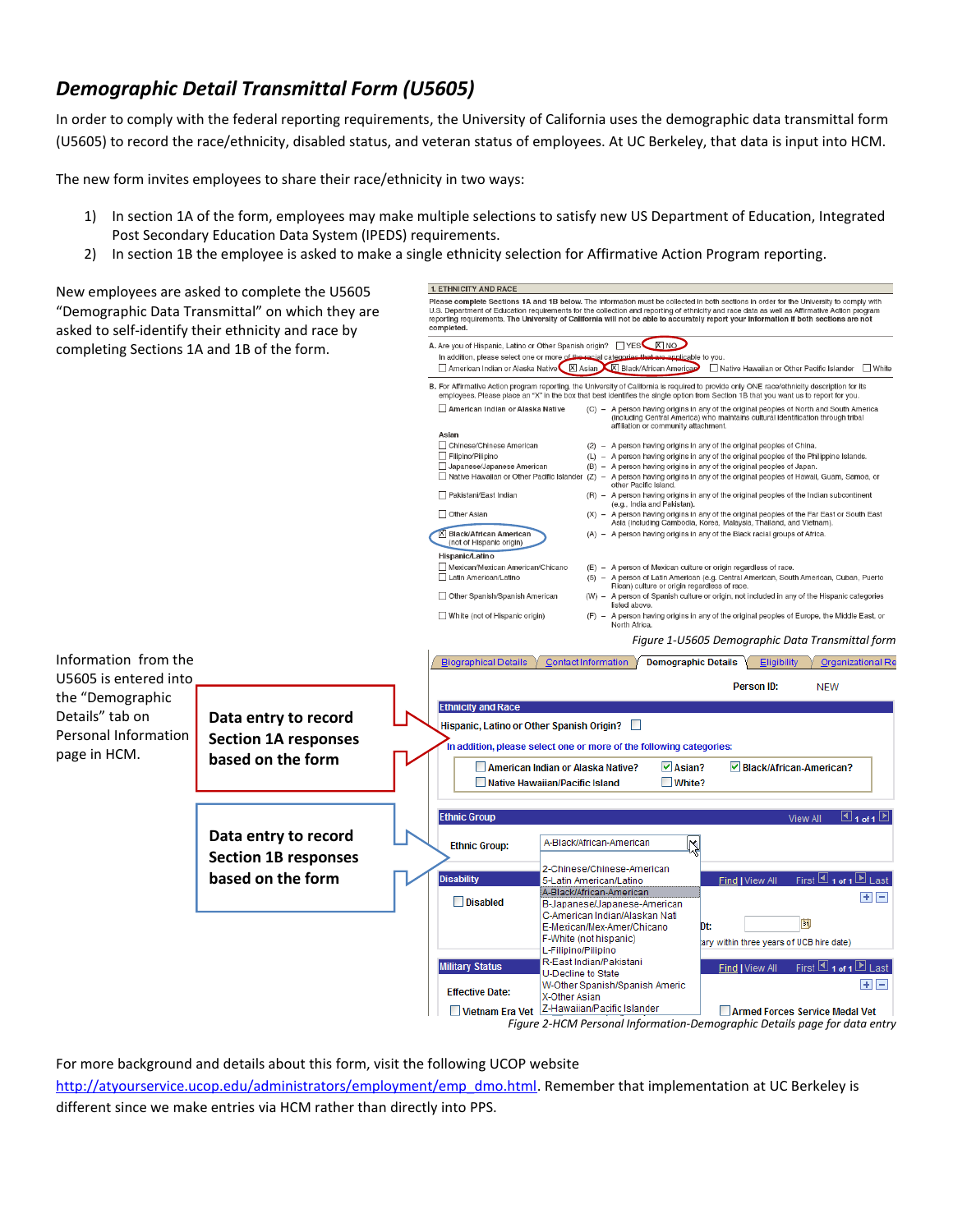# *Questions and Answers*

# **1. Why are the changes taking place?**

The University of California is required to provide race and ethnicity of employees to the US Department of Education (DE) through the Integrated Post Secondary Education Data System (IPEDS) on a regular basis, in a specified format and using specified codes.

In October 2007, the DE provided final guidance on how postsecondary education institutions will collect and maintain race and ethnicity data on students and employees, and how those data will be aggregated for reporting to IPEDS. The standards for the classification of race and ethnicity data are the same as those issued by the Office of Management and Budget (OMB) in 1997.

The IPEDS changes to the standards have introduced new codes, increased the number of data elements to be collected, changed the manner in which responses on demographic forms are to be recorded, and modified the categories in which aggregated data is to be submitted. Institutions must be in compliance with the new race and ethnicity data collection and reporting requirements by the fall of 2010.

#### **2. What are the consequences for noncompliance with IPEDS?**

The completion of all IPEDS surveys, in a timely and accurate manner has been mandated by the federal government for institutions that participate in or are applicants for participation in any federal student financial aid program (such as Pell grants and federal student loans) authorized by Title IV of the Higher Education Act of 1965, as amended (20 USC 1094, Section 487(a) (17) and 34 CFR 668.14(b)(19)). Penalties for non‐compliance with completion of all surveys may include fines and temporary loss of Title IV funding .

# **3. How does the U.S. Department of Education define ethnicity and race?**

According to the U.S. Department of Education, ethnicity is a term which represents social groups with a shared history, sense of identity, geography and cultural roots which may occur despite racial difference. Race is defined as a human population considered distinct based on physical characteristics.

# **4. How will race and ethnicity data be collected and reported with the introduction of the new standards?**

For collection purposes, the guidance requires the use of a two-question format. The first question must ask if the respondent is Hispanic or Latino, and the second question must ask the respondent to select one or more races. The race categories to be used are: (1) American Indian or Alaska Native; (2) Asian; (3) Black or African American; (4) Native Hawaiian or Other Pacific Islander; (5) White. The new standards require that race and ethnicity data are reported to IPEDS according to the following seven ethnicity and race categories: (1) Hispanic or Latino (of any race); (2) American Indian or Alaska Native; (3) Asian; (4) Black or African American; (5) Native Hawaiian or Other Pacific Islander; (6) White;

(7) Two or more races.

# **5. Is the University required to report ethnicity and race data to other federal agencies?**

Yes. The University of California, as a federal contractor, is required to maintain and analyze data on the gender, race and ethnicity of employees in compliance with the provision of Executive Order 11246 to the Office of Federal Contract Compliance Programs (OFCCP), as required under the Code of Federal Regulations, Title 41, Part 60‐2. http://www.dol.gov/dol/allcfr/title\_41/Part\_60-2/toc.htm

# **6. Is the OFCCP making the use of the new standards mandatory for federal contractors?**

No. In August 2008, OFCCP announced that it would not make mandatory the use of the new standards on the collection and reporting of race and ethnicity data for affirmative action programs. Therefore, the University will continue to meet its reporting responsibility to OFCCP based on the previous federal reporting guidelines. The race and ethnicity categories to be used are: (1) American Indian or Alaska Native; (2) Asian or Pacific Islander; (3) Black, Not Hispanic; (4) Hispanic; (5) White, Not Hispanic.

# **7. What are the changes made to the Demographic Data Transmittal Form (U5605)?**

The form was divided into three separate sections identified by numbers. Section 1 collects the race and ethnicity information, which is broken down into two subsections: Section 1A collects the information as required by IPEDS and allows for multiple race and ethnicity selections and Section 1B preserves the collection of the information for OFCCP Affirmative Action program and reporting and allows for a single race and ethnicity selection. Section 2 collects disability information, and section 3 collects responses for individuals who wish to self‐identify their veteran status.

#### **8. Do all employees have to complete the Demographic Data Transmittal Form (U5605), including temporary employees and student employees?**

Yes, all employees must be given the opportunity to respond to the race and ethnicity, disability status, and veteran status questions on the form. This includes permanent and temporary employees, academics and non-academics and students.